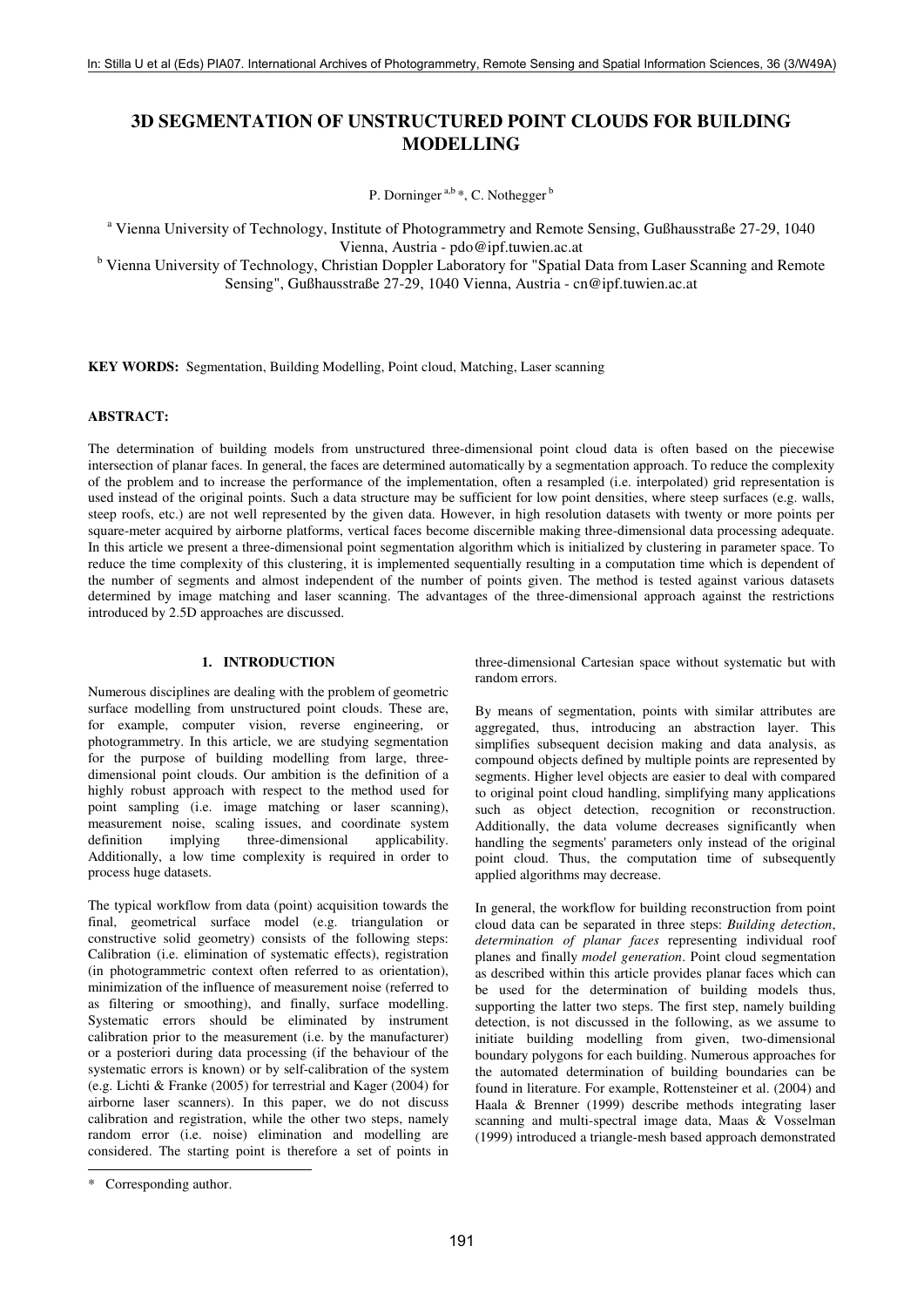on laser scanning data and, Zebedin et al. (2006) describe a method based on matched points. Brenner (2003) gives an overview on automatic and semi-automatic systems for building reconstruction from image and laser scanner data.

Many approaches for the determination of planar faces for roof modelling from point clouds acquired from airborne platforms can be found in literature (e.g. Maas & Vosselman (1999), Lee & Schenk (2002), Filin (2004), or Vosselman & Dijkman (2001)). To reduce the complexity of the problem and to increase the performance of the implementation, often a resampled (i.e. interpolated) grid representation is used instead of the original points (e.g. Alharty & Berthel (2004), Rottensteiner et al. (2005)). Such a data structure may be sufficient for low point densities, where steep surfaces (e.g. walls, steep roofs, etc.) are not well represented by the given data. However, in high resolution datasets with twenty or more points per square-meter acquired by airborne platforms, vertical faces become discernible making three-dimensional data processing adequate.

Characteristics and acquisition of unstructured point clouds, basic characteristics of segmentation and the computation of highly robust, local regression planes are introduced in Section 2. Our segmentation algorithm is presented in Section 3, starting with a comparison to a grid-based approach our work was inspired by. In Section 4 results derived from image matching and laser scanning point clouds are presented. In Section 5, we discuss the characteristics of 2.5D and 3D segmentation and analyze the performance of our approach.

# **2. RELATED WORK**

So far, we stated the applicability of our segmentation approach on unstructured point clouds, but without defining our understanding of the latter terminus. This is done in Section 2.1, followed by the definition of our understanding of segmentation in order to avoid misunderstandings (Section 2.2). The determination of highly robust, local regression planes for every given point is of crucial importance for our segmentation algorithm. Therefore in Section 2.3, the basic characteristics of the method used are presented.

### **2.1 Acquisition of Unstructured Point Clouds**

We define an unstructured point cloud as a set of points, obtained from a random sampling of the object's surface in a three-dimensional way. No additional definition according to the reference frame (e.g. a reference direction) or the metric (e.g. scaling) are made. Numerous acquisition methods for the determination of such point clouds do exist. As we are studying the reconstruction of buildings in this article, we are concentrating on data acquisition methods from airborne (i.e. helicopter or airplane) and satellite borne platforms. The point determination is performed either directly through polar single point measurement (e.g. Lidar – light detection and ranging – often referred to as laser scanning or synthetic aperture radar (SAR) often performed by satellites) or indirectly (e.g. stereoscopic image matching). However, all these techniques deliver unstructured point clouds according to our definition. The segmentation results presented in this paper were derived from point clouds determined by image matching (IM) and airborne laser scanning (ALS), both acquired from airborne platforms.

# **2.2 Segmentation of Point Clouds**

Segmentation refers to the task of partitioning a set of measurements in the 3D object space (point cloud) into smaller, coherent and connected subsets. These subsets should be 'meaningful' in the sense that they correspond to objects of interest (e.g. roofs, trees, power cables) or parts thereof (roof planes). Often, the segments are assumed to take the form of simple geometric primitives (e.g. planar patches). In this case segmentation and extraction of the primitives are typically performed simultaneously, rather than sequentially. We assume that the resulting segments  $\mathbf{R}_i$  (a sub-set of points) of  $\mathbf{R}$  (all  $N$ points) meet the following requirements (Hoover et al., 1996):

- 1.  $\bigcup_{i=1}^{N} \mathbf{R}_i = \mathbf{R}$  (requires the definition of a rejectionsegment)
- 2. **R**<sub>*i*</sub>  $\cap$  **R**<sub>*j*</sub> = {}, for *i* ≠ *j*  $\land$ 1 ≤ *i*, *j* ≤ *N*
- 3.  $\mathbf{R}_i$  is a connected component in the object space, for  $1 \leq i \leq N$
- 4.  $P(\mathbf{R}_i) = true$  for some coherence predicate  $P$ ,  $1 \leq i \leq N$
- 5.  $P(\mathbf{R}_i \cup \mathbf{R}_j) = \text{false}$  false for adjacent  $\mathbf{R}_i$ ,  $\mathbf{R}_j$  with *i* ≠ *j* ∧1≤ *i*, *j* ≤ *N*

(1)-(2) state that the resulting segmentation is a partitioning of the original point cloud, i.e., a decomposition into disjunct subsets. The connectivity requirement (3), which is straightforward in image processing (since there, connectivity is defined in terms of the 4- or 8- neighbourhood on the pixel grid), requires a definition of neighbourhood (topology) for unstructured point clouds. This could be done, for example, by considering two points as neighbours if they are connected by an edge in the Delaunay triangulation; however, obtaining the Delaunay triangulation is computationally costly (in particular, for large point clouds). Hence, we use a criterion based on the Euclidean metric:  $\mathbf{R}_i$  is a connected component if the distance of any point to its nearest neighbour in the segment is below a given threshold. The coherence predicate in (4) simply states that the points must lie on (or near) the same instance of a parametric primitive (in our case, a planar patch). Finally, (5) requires that the points belonging to two adjacent segments lie on two separate planes (otherwise, the segments are merged).

# **2.3 Robust Local Regression Planes**

It can be assumed that the normal vectors (short: normals) of local regression planes of points belonging to a segment (i.e. plane) are almost identical. According to the given task, several requirements for the plane fitting algorithm are introduced. These are the capability to handle a high noise level, robustness at sharp surface features (e.g. planes intersecting at a common edge) and mode seeking behaviour due to the uncertainty of the distribution of the measurement errors which might not be symmetric.

Commonly used methods for regression plane estimation are, for example, moving least squares (e.g. Levin, 1998) or iteratively reweighted least squares (e.g. Hoaglin et al., 1983). Unfortunately, both methods are sensitive against nonsymmetric point density. Additionally, the former is not robust against noise while the latter may handle noise well, but the result can be influenced by a single lever point (breakdown point of zero percent). The Random Sampling Consensus Algorithm (RANSAC) (Fischler & Bolles, 1981) is often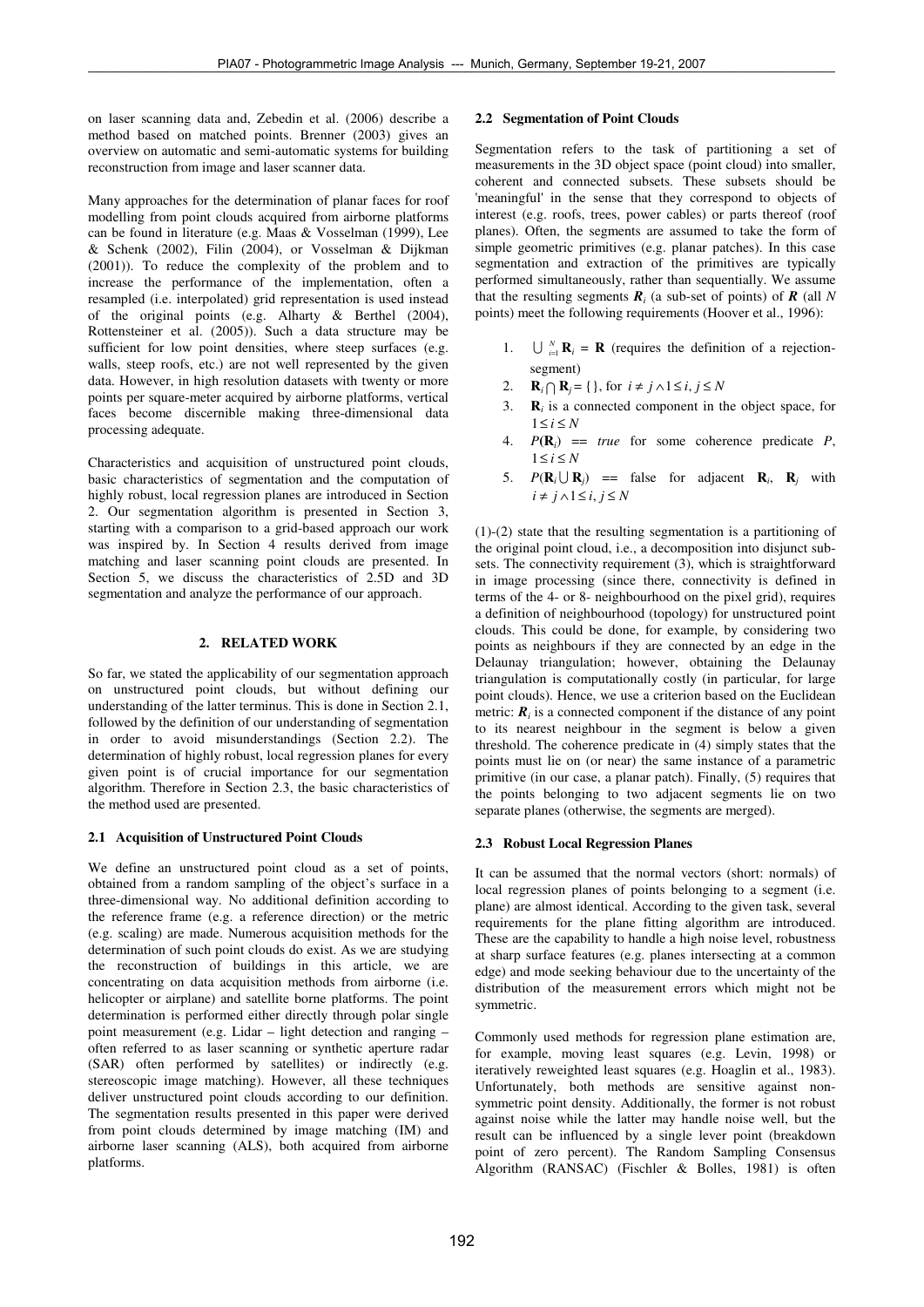referred to in literature. But RANSAC does not consider statistics, behaves slow and has an insufficient breakdown point with respect to our task. Furthermore, RANSAC uses the object space (i.e. point position) only and cannot take additional parameter (e.g. local normals) into account. Therefore, we developed a method which fulfils the stated requirements as much as possible while achieving acceptable computation time as well. It is based on the Fast Minimum Covariance Determinant (FMCD) approach, described by Rousseuw & van Driessen (1999) for application in the field of data mining. Filin (2004) investigated a prior approach described by Rousseuw in the field of ALS-point classification and indicated it as too slow for that application. By introducing heuristics, the performance of this approach is sufficient for the given task.

# **3. METHODOLOGY**

Our research has been inspired by a grid-based (in the following referred to as 2.5D) approach described by Pottmann & Wallner (1999). The method's application to building modelling was first described by Peternell & Pottmann (2002). We compare this method to our algorithm which is applicable on threedimensional point clouds and behaves independent from the coordinate system definition. By means of a sequential implementation of the clustering algorithm used, the time complexity of the three-dimensional approach behaves better than the 2.5D-implementation by Pottmann et al.

#### **3.1 Distance Measure between Planar Faces**

Hierarchical clustering in the four-dimensional feature space defined by the local regression planes of the given points (Section 2.3) requires an appropriate distance measure. A plane in three-dimensional Cartesian coordinates is defined by

$$
0 = a_0 + a_1 x + a_2 y + a_3 z \tag{1}
$$

with  $a_1, a_2, a_3$  representing the local unit normal vector of the plane and *a<sup>0</sup>* , the normal distance of the plane to the origin of the coordinate system. To determine a three-dimensional measure of distance between two planes  $A = (a_0, a_1, a_2, a_3)$  and  $B = (b_0, b_1, b_2, b_3)$ , we define the distance *d* over an area of interest  $\Gamma$  in the following way:

$$
d_{\Gamma}(A, B)^{2} = \int_{\Gamma} (c_{0} + c_{1}x + c_{2}y + c_{3}z)^{2} dx dy dz
$$
 (2)

where  $c_n = a_n - b_n$ 

The integrand of (2) represents the squared difference of the orthogonal distances from a point to the two planes *A* and *B*. Thus, the integral over all squared distances within  $\Gamma$  can be interpreted as a mean squared distance between these planes, if it is normalized by the volume of  $\Gamma$ . As we consider squared differences, greater differences become a higher weight. But this does not matter, as we aim at the determination of similar planes (i.e. with small differences). The application of this measure in 2.5D space over a planimetric, rectangular  $\Gamma$  (as described by Peternell & Pottmann (2002)) obviously is dependent on the definition of the reference direction (in general *z*). The distance measures *d* for two planes (*A*, *B*) enclosing an angle of one degree, intersecting within the system's origin ( $a_0 = b_0 = 0$ ) and rotating around the *y* axis are shown in Figure 1 (chain dotted

line). The behaviour of a three-dimensional *d* (Eq. 2) with a bounding box (dashed line) and a bounding sphere (continuous line) are superimposed. While for the 2.5D case the distance measure becomes useless for inclination angles between 45° and 135° respectively 225° and 315° (the measure increases at least by a factor of two and becomes infinite in the worst case occurring if a plane is vertical), the box-based 3D measure is almost and the sphere-based measure really is constant.



Figure 1. Relation of inclination angle against the horizontal *xy*plane and different distance measures *d* demonstrated by two planes (inclined by 1°) rotated around the *y*-axis.

#### **3.2 Implementation**

A global clustering approach requires the evaluation of the distance measure *d* for each pair of given points. This results in a time complexity of  $O(n^2)$  with *n* representing the number of points given. Considering datasets with millions of points, this is not feasible. Therefore, we replaced the determination of the distance matrix by a sequential evaluation of the given plane parameters. This reduces the time complexity to  $O(m)$  with *m* representing the number of detectable planar faces.

The clustering in feature space is used to determine seedclusters. For each seed-cluster, a region growing is performed. This is done by assigning points to the plane segment if they are within a normal distance band around the seed-cluster's plane and if the distance *d* between the points' normals and the seedcluster's regression plane is smaller than a predefined threshold. If no more seed-cluster can be determined, the remaining points are assigned to the rejection class. Afterwards, a connected component analysis in object space and a merging of similar components considering feature and object space are performed.

Figure 2 shows the segmentation of a building from an unstructured point cloud. The distance measure used in feature space, the normal distance threshold in object space and the standard-deviation (σ) used to determine outliers during robust plane estimation have been set to 0.1m. Figure 2(a) and (b) show the determination of segment 1, (c) and (d) of segment 2, and (e) and (f) the final segmentation of the building including vertical walls. (a) and (c) show the points of the seed-clusters (large black dots). Points accepted in object and feature space are shown in light grey. Subsequently, a robust regression plane is fitted through these points using a  $3\sigma$  threshold for outlier detection. The results of the plane fitting are shown in (b) and (d). Accepted points are shown in light grey; outliers in dark grey. The small light grey dots in (c) and (d) represent points already assigned to segment 1; black points have not been used so far.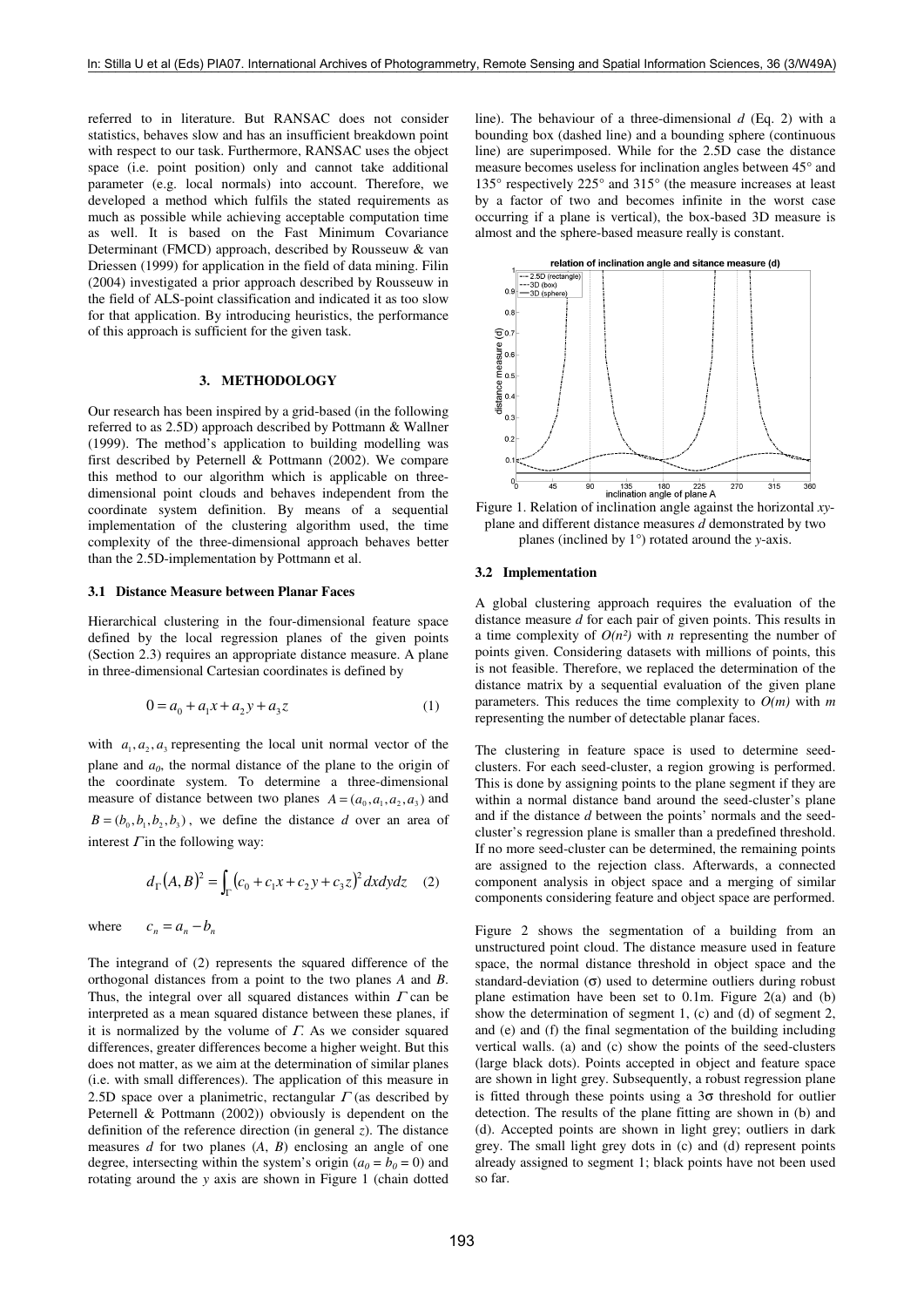Points accepted in object space but neglected in feature space are shown in (a) and (c) in dark grey. Algorithms taking into account object space only (e.g. RANAC) might use these points as support for the final plane determination. This may introduce problems for example along the intersection of two planes. As demonstrated by (c), numerous points along the gable of the roof were assigned to the plane defining the dormer. Without the normals' based decision criterion, these points might have been assigned to the dormer plane.



Figure 2. Segmentation of a building. (a) and (b) show the determination of segment 1; (c) and (d) of segment 2. (e) and (f) show the final segmentation including vertical walls.

### **4. APPLICATIONS**

As mentioned in Section 2.1, digital image matching and airborne laser scanning are well suited for the determination of unstructured point clouds of a landscape. In the following, we present building models derived from segmentation results which were determined by the described segmentation algorithm. The building models were generated by piece-wise intersection of planar faces. Similar approaches can be found in literature (e.g. Maas & Vosselman (1999), Park et al. (2006)). In general, roof landscape modelling from airborne point clouds results in 2.5D descriptions of real world objects. This introduces restrictions with respect to the achievable level of detail. For example, roof overhangs can not be considered and vertical walls are defined at the eaves. Due to the high point density of the given dataset (~20 points per square-meter), numerous points at vertical façades have been determined

(confer Figure 2), allowing to reconstruct the real position of the vertical walls (i.e. a planar representation of façades). Subsequently, roof overhangs can be modelled properly. The high point density was enabled by a helicopter borne platform at a low flight level. The large opening angle  $(\pm 22.5^{\circ})$  of the scanner used (Riegl LMS-Z560i) (http://www.riegl.com) and multiple overlaps allowed the acquisition of the façade points.



Figure 3. Detailed model of a building determined by piecewise intersection of planar faces based on the segmentation shown in Figure 2.

The second example was derived from a matched point cloud. The images have been acquired by a *Vexcel UltracamD* (http://www.vexcel.com). The matching was done using the software *Match-T* from *Inpho* (http://www.inpho.de). Compared to the ALS data noise level is higher. Thus, a larger neighbourhood (i.e. more points) was used to determine the local regression planes. Hence, the minimum size of discernible faces is larger compared to the processed ALS data. Nevertheless, the segmentation and the building model derived from the matching points appear plausible (Figure 4), demonstrating the robustness of the segmentation with respect to the data acquisition method used.



Figure 4. Segmentation of a matched point cloud (left) and building model (right).

# **5. DISCUSSION**

Cadastral information is normally based on the polygonal boundaries of buildings at the terrain level. In most cases, this 2.5D polygon differs from the normal projection of the eaves on the terrain as most roofs have an overhang. 2.5D building modelling approaches cannot cope with this, making the resulting models unsuitable for gathering or updating cadastral information. However, we demonstrated that the determination of the real position of vertical walls from high density ALS data is possible (Figure 2) using a three-dimensional segmentation approach. The integration of this information in the modelling process is shown in Figure 3. In this example, it was not possible to determine the real position of all walls. In Figure 5 points on vertical walls (white lines) acquired by airborne laser scanning are shown. Obviously, the distribution of these points depends on the flight configuration. Thus, it can be influenced by an adequate flight planning.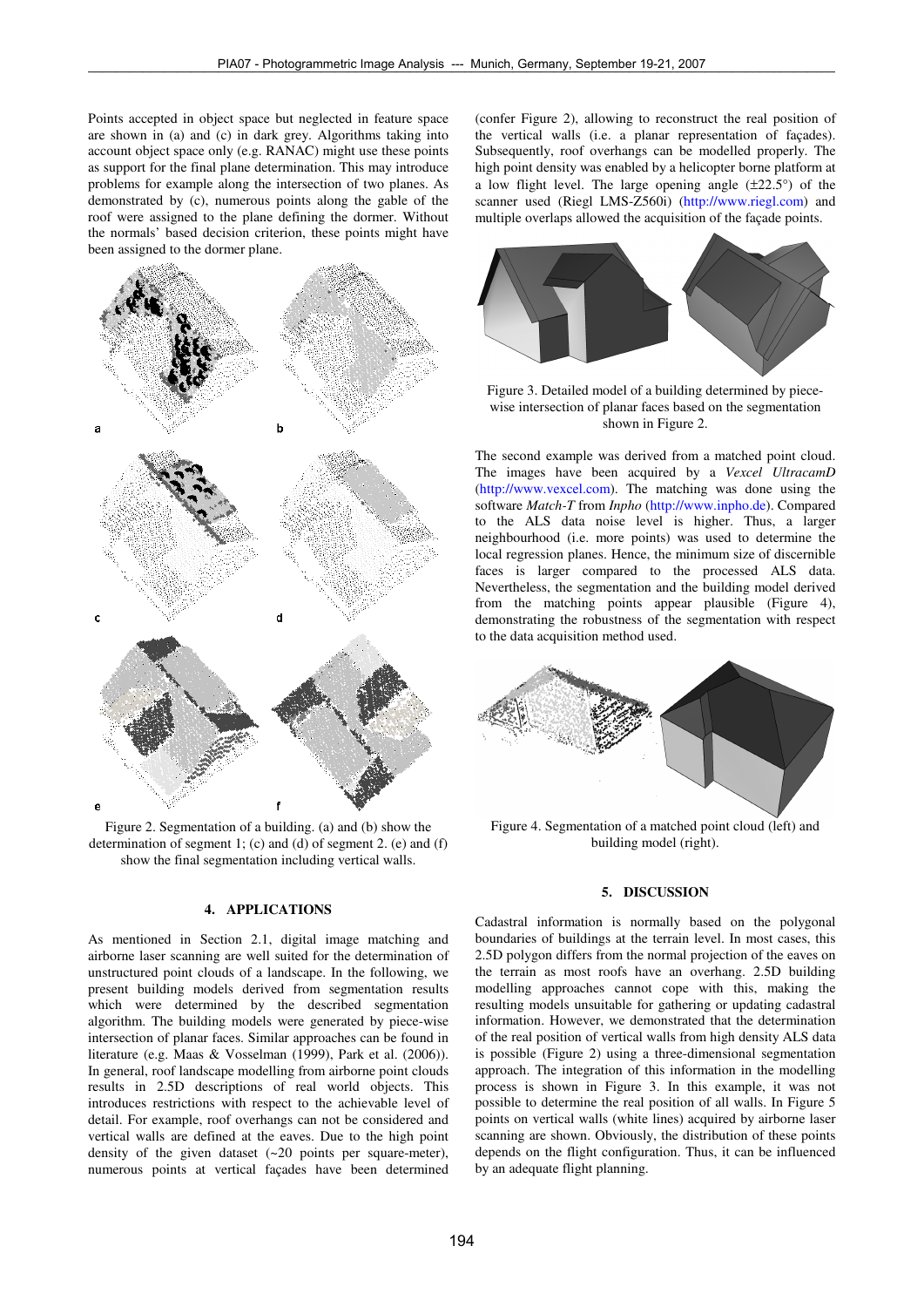

Figure 5. Points on vertical planes (façades).

To demonstrate the effect of data resampling (i.e. grid interpolation) on the segmentation of the point cloud, a regular grid (25 cm) was derived from the dataset shown in Figure 2 by means of linear prediction ( $\sigma = 5$  cm). Figure 6 shows the segmentation of this grid. Several erroneous segments were found along the intersection lines of touching segments.



Figure 6. Segmentation of a 25 cm grid derived from the original point cloud. The smoothing of the grid interpolation causes erroneous segments.

Figure 7 shows the differences of the exposure and slope determined from the parameters of the planar faces derived from the original and the resampled point cloud (confer Figure 2 and 6). The differences of the planes 1 to 6 are not significant and seem to be randomly distributed, while the planes 7 and 8 show significant differences. These are the smallest faces (i.e. the are supported by the least number of points) representing the triangular faces of the huge dormer. As no reference data is available, we are not able to decide which parameters are the correct ones.



Figure 7. Differences of exposure and slope determined from the parameters of the planes derived from the original and the resampled point cloud.

The segmentation of buildings as presented in this paper including connected components analysis takes about a second. To investigate the time performance behaviour of the segmentation in more detail (not considering the connected components analysis), synthetically generated datasets were used. These datasets are three orthogonal prisms with rotation axes that are collinear with the axes of the coordinate system and thus, intersecting at the origin of the coordinate system. Every prism consists of *n* rectangular planes defined by *m* points. A normally distributed random noise was added in normal direction to each plane. Figure 8 shows such an object defined by 12 planar faces per prism. The original object is shown left while the segmentation result is shown right.



Figure 8. A synthetically generated dataset consisting of 36 planar faces, aligned in numerous directions with respect to the coordinate system. The left figure shows the original planar faces. The segmentation is shown right.

Increasing the number of object points defining similar objects (i.e. equal extension, 12 faces per prism, different point spacing (*n*=constant; *m*=increased)) by a factor of 150 (720 to 114,156 points) increases the computation time of the segmentation by a factor of 4 only (1.3 to 6.1 sec.). The computation time for the segmentation is shown as solid line in Figure 9 (left). Figure 9 (right) shows the relation of an increasing number of faces while the number of points is almost constant (*n*=increased;  $m\dot{n}$ =30,000). In this example, the number of faces is increased by a factor of 6 (9 to 54 faces) while the computation time increases by a factor of 3 (1.1 to 3.2 sec.). The time for normal estimation is shown as dotted line in both diagrams. It scales almost linear by the number of given points.



#### **6. CONCLUSIONS**

Many building modelling approaches based on unstructured point clouds acquired from airborne platforms (i.e. airplane or helicopter borne) generate 2.5D representations of the real world objects for different reasons. On the one hand, most available datasets do not provide enough information to model vertical structures (i.e. façades) or even roof overhangs in a proper manner. On the other hand, approaches based on gridded